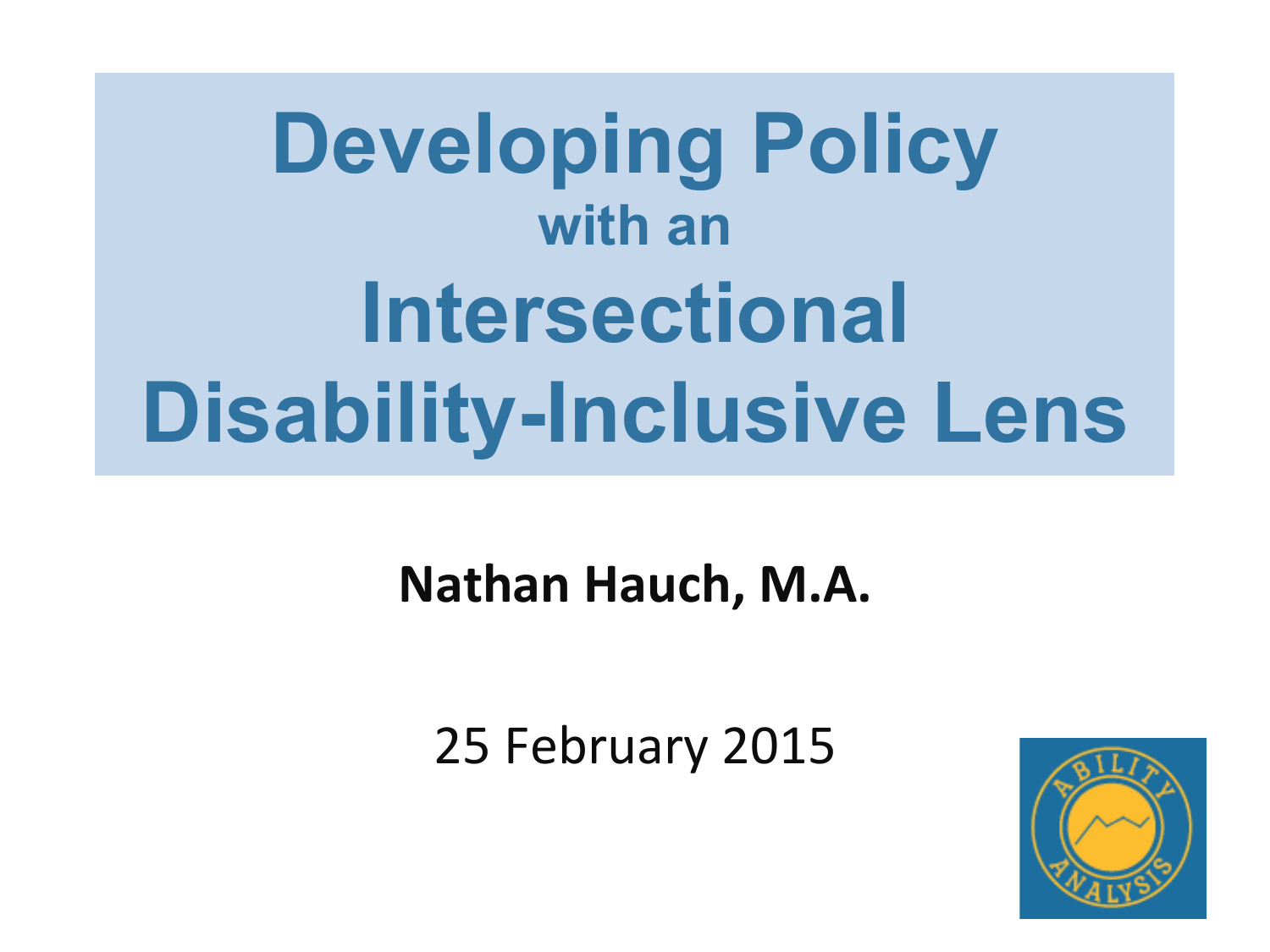## *Outline*

- **BACKGROUND: What is Disability?**
- **BACKGROUND: Types of Disabilities**
- **TIPS: Framing Policy Questions**
- **EXERCISE: Considering Disability and Intersectionality**
- **TIPS: Consulting with Intersecting Communities**
- **TIPS: Analyzing Information with an Intersectional Lens**
- **Q & A: Knowledge into Action**

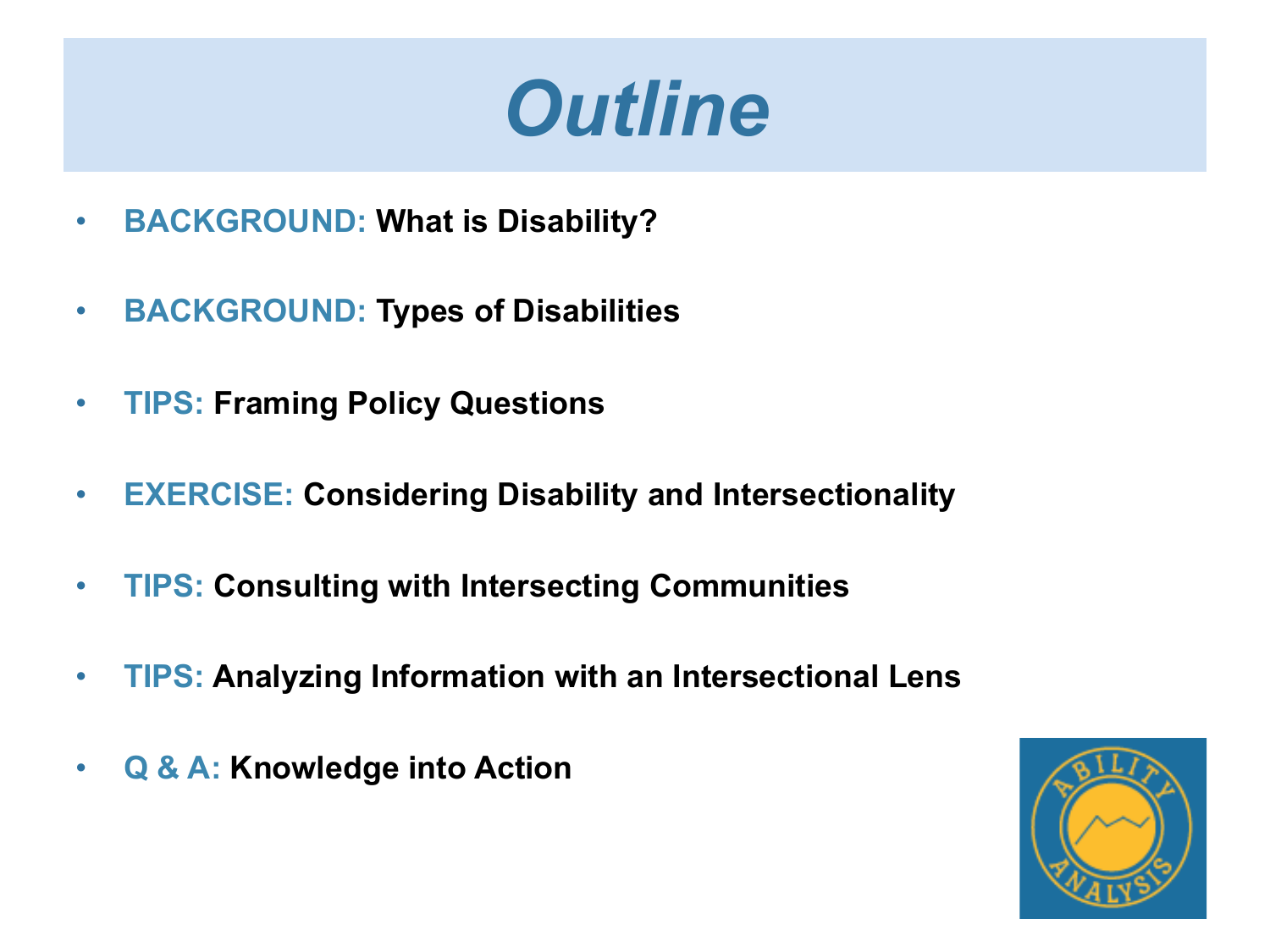## *What is Disability?*

- **No common definition of disability in Canada; largely defined by different programs**
- **Canadian Survey on Disability (2012):** "[An] activity limitation or a participation restriction associated with a physical or mental condition or health problem"
- **Disability A Complex Issue (HRSDC, 2003)**

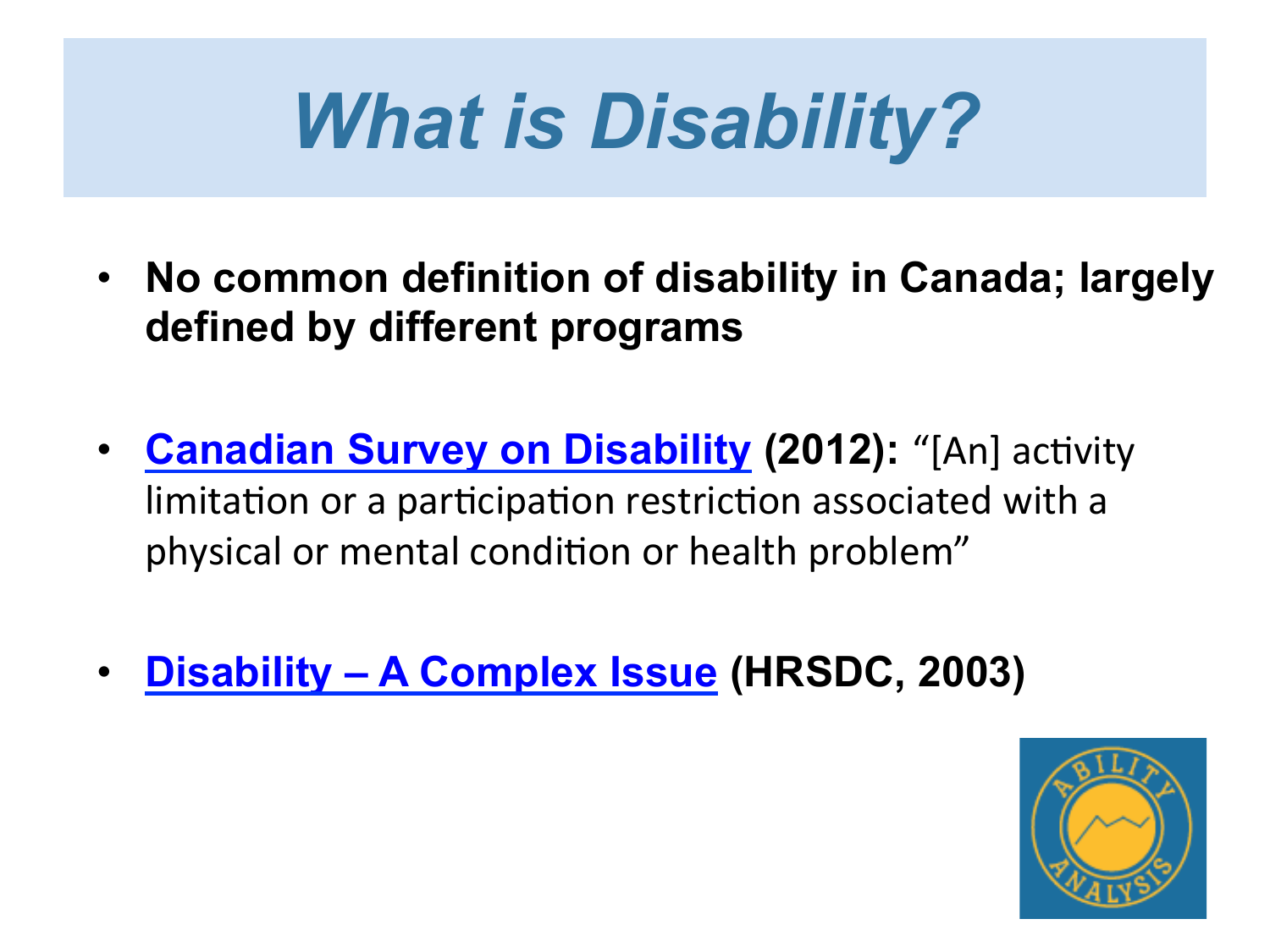## *What is Disability?*

### *Disability is not a brave struggle or 'courage in* the face of adversity.'  $\mathbf{A}$

**Disability** is an art.

It's an ingenious way to live.

- Neil Marcus

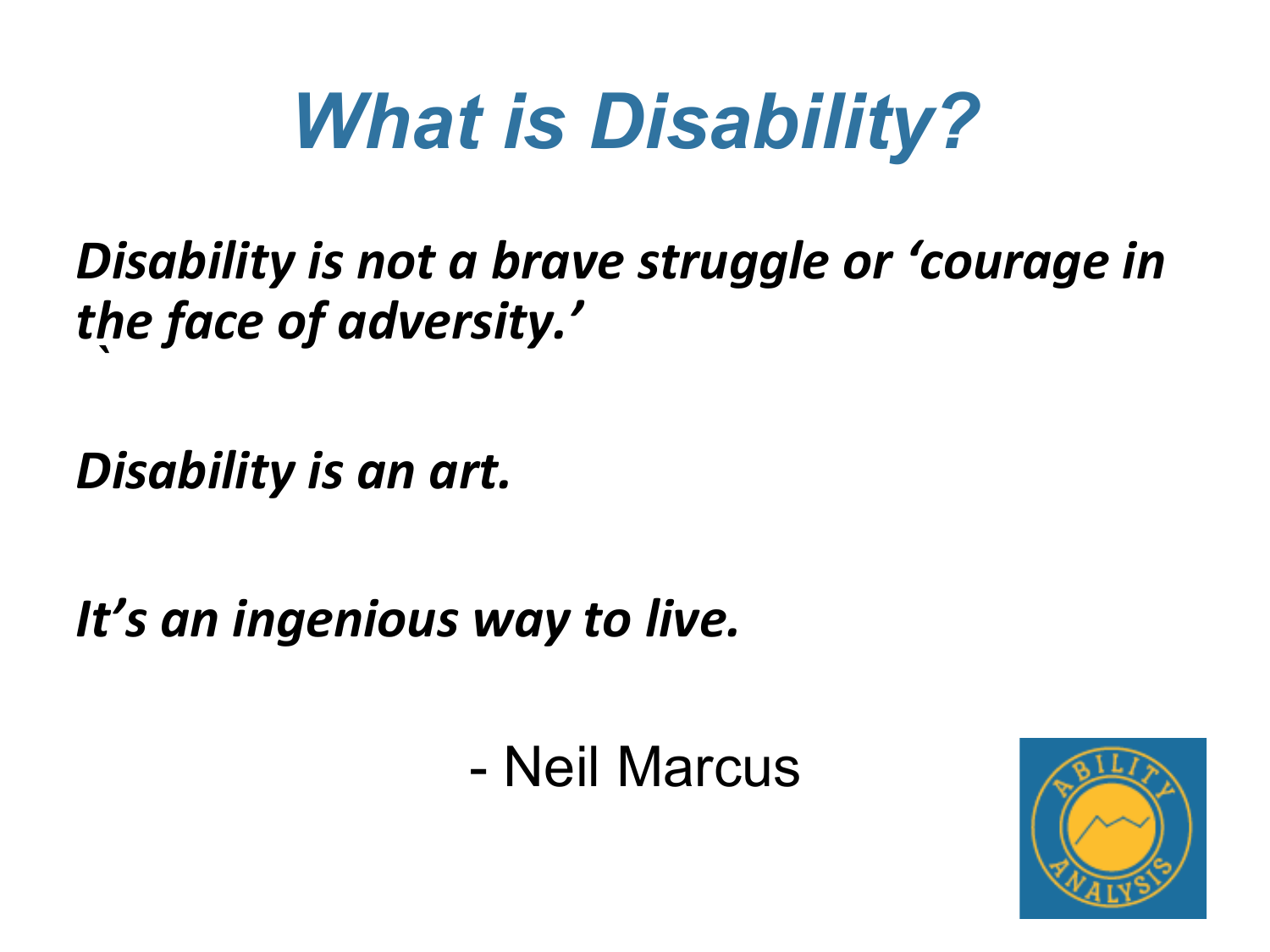## *Types of Disabilities*

- **Physical**  • **Hearing**
- **Intellectual / Learning**
- **Mental / Psychiatric**
- **Neurological**
- **Environmental**

• **Visual** 

Adapted from: **National Education Association of Disabled Students (n.d.). Making Extra-Cirricular Activities Inclusive, n. pag.** http://www.neads.ca/en/about/projects/inclusion/guide/pwd 01.php

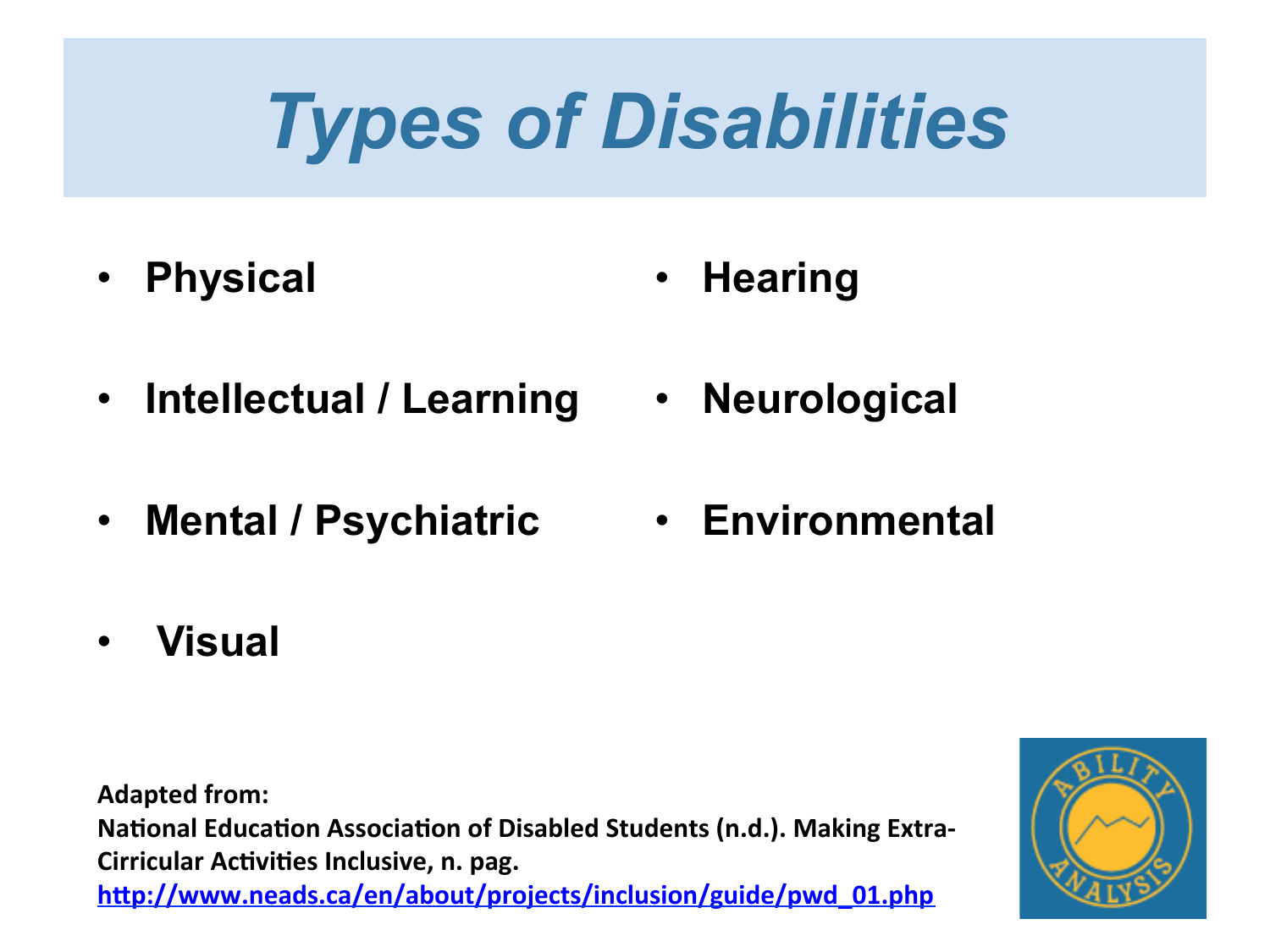# **Remember, many people have more than one disability.**

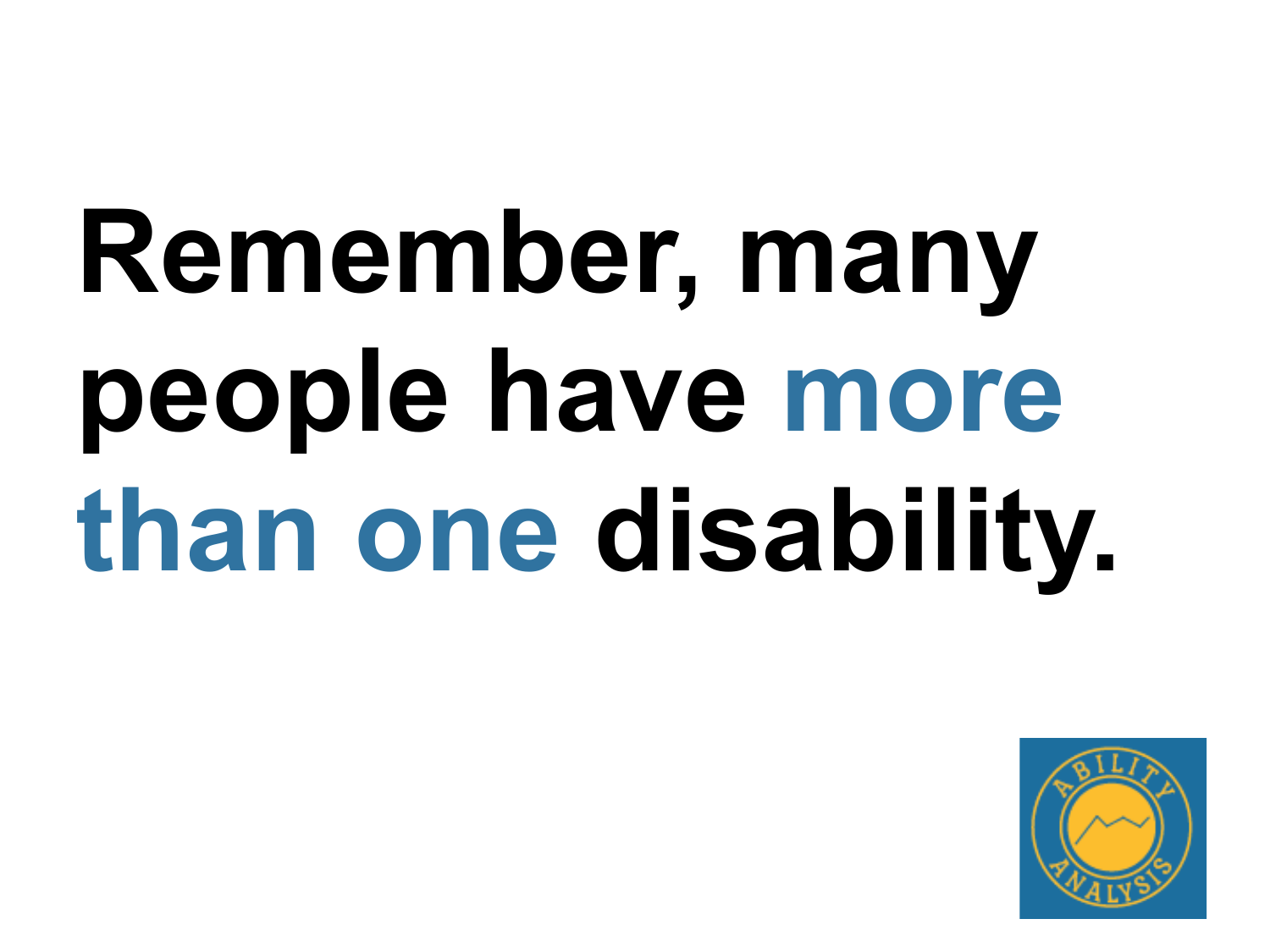## *Framing Policy Questions*

- **Ask, "What is the DRIVER for a specific policy question?"** 
	- **What is the impetus for REVIEW or CHANGE?**
- **Break down complex questions into components "What ASSUMPTIONS are at play here?"**
- **Consider your stakeholders "Who will be IMPACTED by decisions made?"**
- **Consult with community members and subject matter experts "Is the question RELEVANT to stakeholders?"**

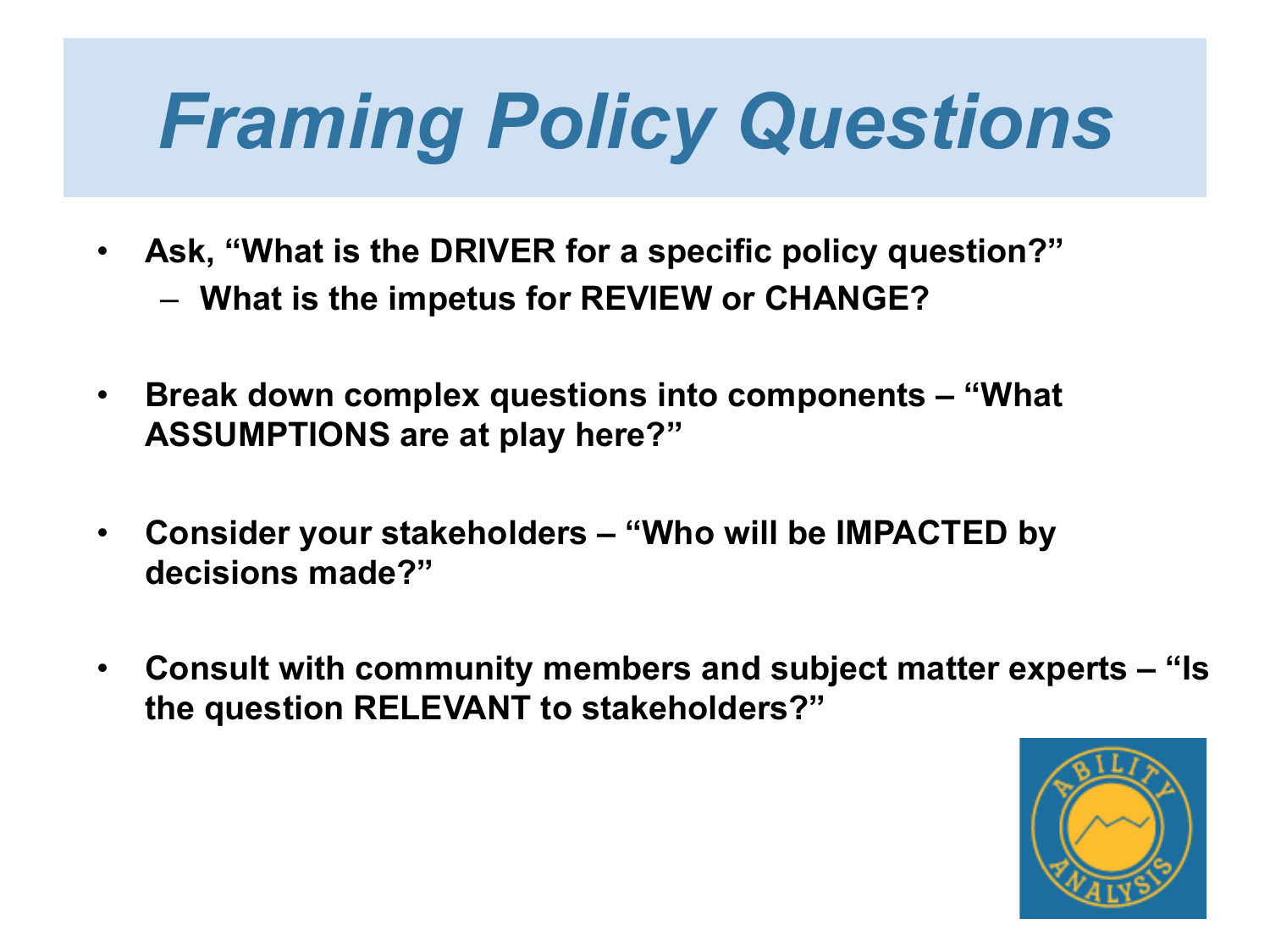## *Framing Policy Questions*

**Does the policy attempt to address a specific component of disability – or achieve the same thing for all citizens?** 

**Does it seek to achieve:** 

- **OUTCOME EQUALITY for both persons with disabilities and those without**
- **VERTICAL EQUALITY, whereby the focus is on equal opportunity for persons with disabilities**
- **HORIZONTAL EQUALITY, whereby everyone receives equal treatment**

**Adapted from: McColl, M.A. (2013) The Disability Lens. Canadian Disability Policy Alliance.** http://www.disabilitypolicyalliance.ca/wp-content/uploads/2013/10/ **disability-lens-300913.pdf** 

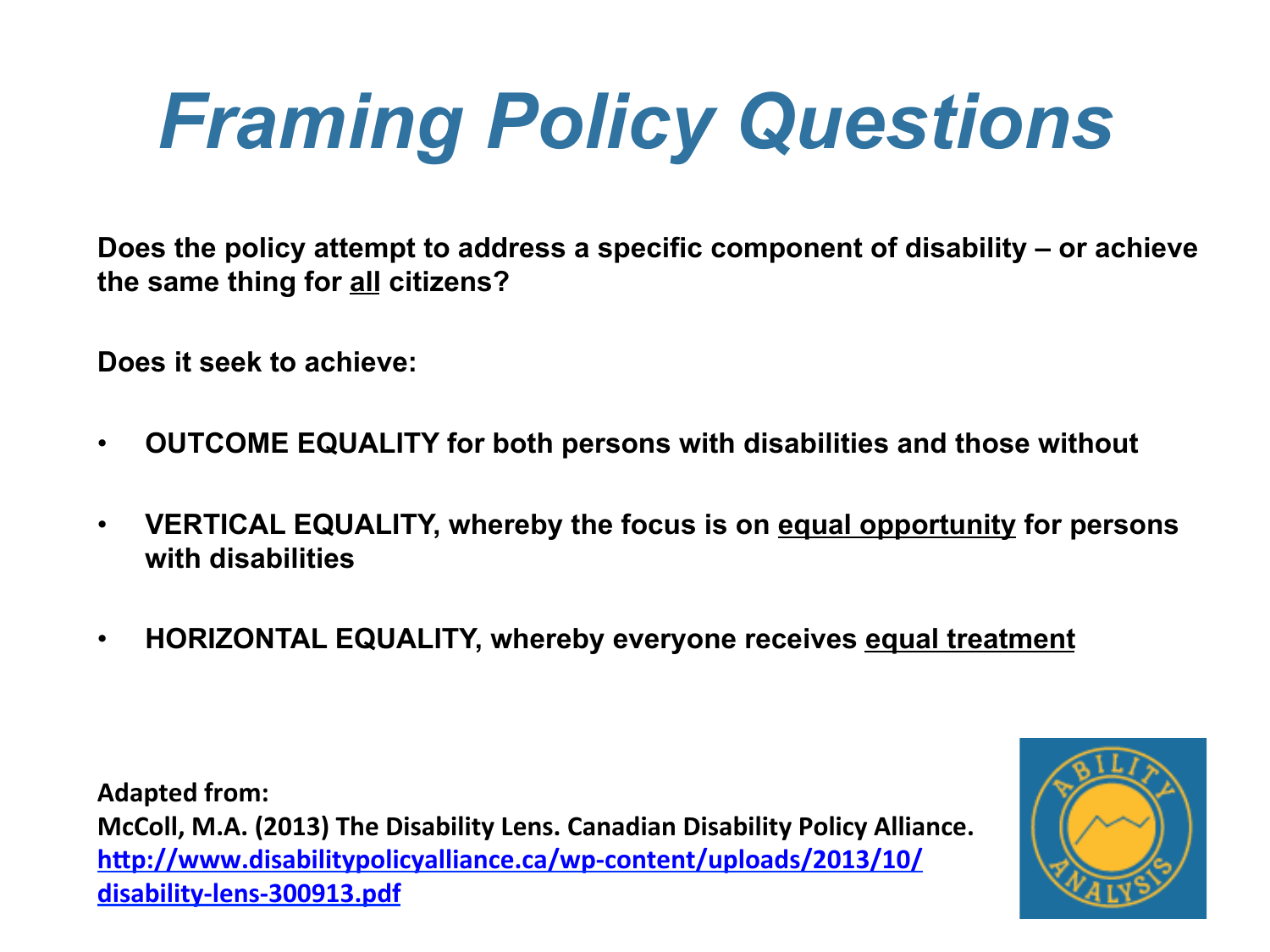

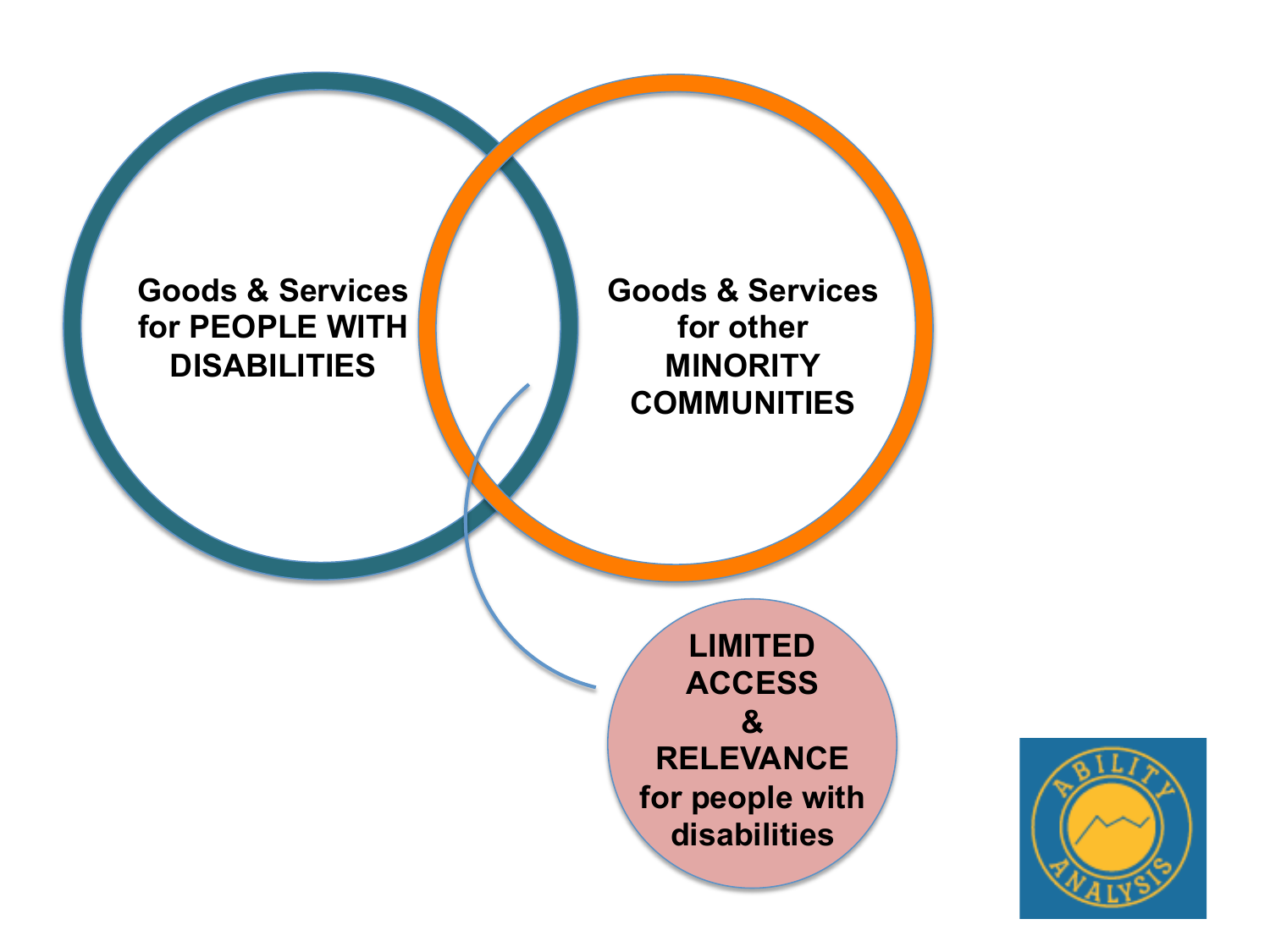## *EXERICISE Disability and Intersectionality*

### **PART 1**

#### **Consider ONE or MORE of these GROUPS or CONTEXTS**

- **Women**
- **Racialized**
- **Sexual minorities**
- **Rural**
- **Poverty**

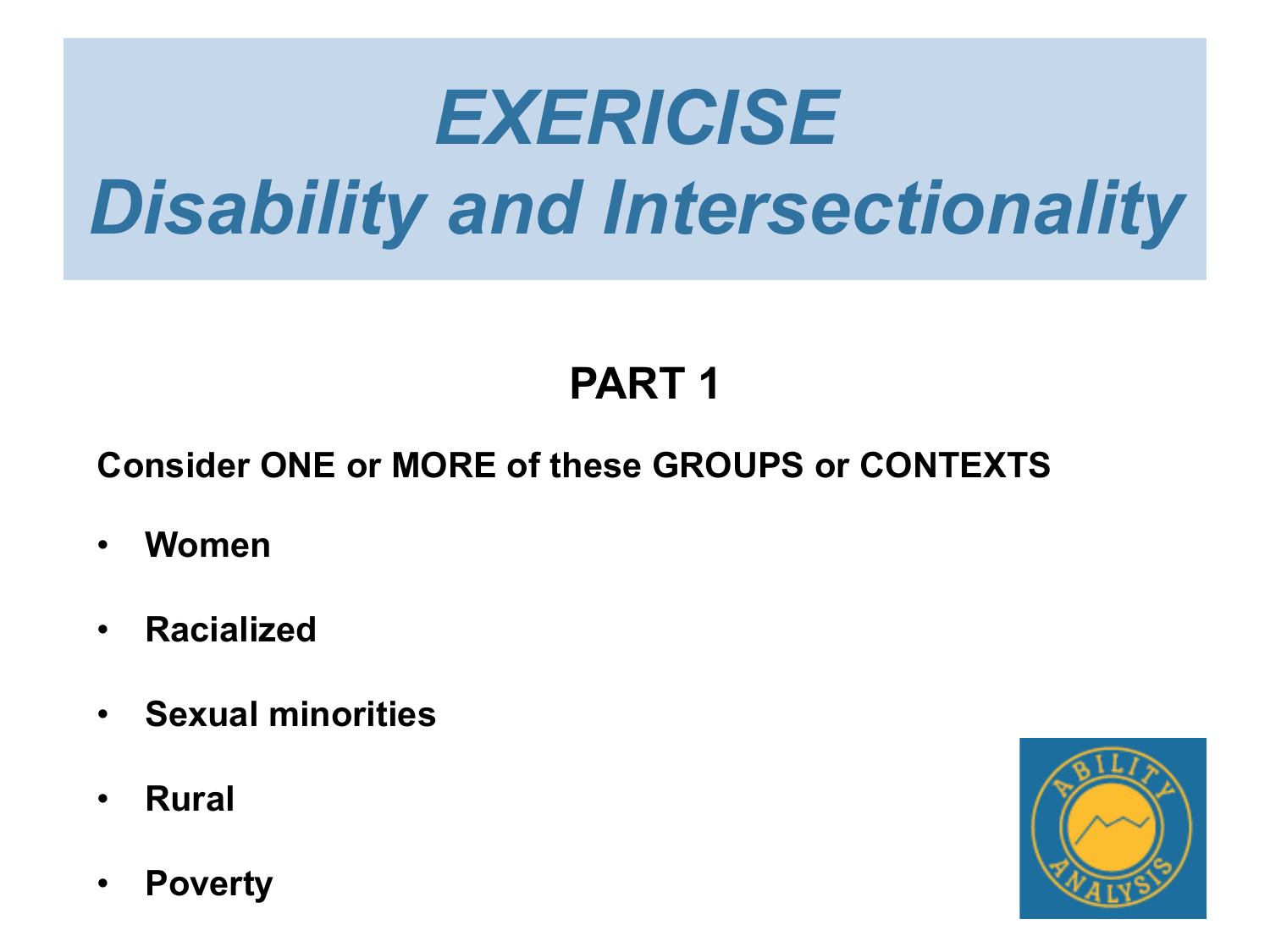## *EXERICISE Disability and Intersectionality*

### **PART 2**

**Consider a particular GOOD or SERVICE the public might access. For example:** 

- **Health care**
- **Employment**
- **Housing**
- **Transportation**

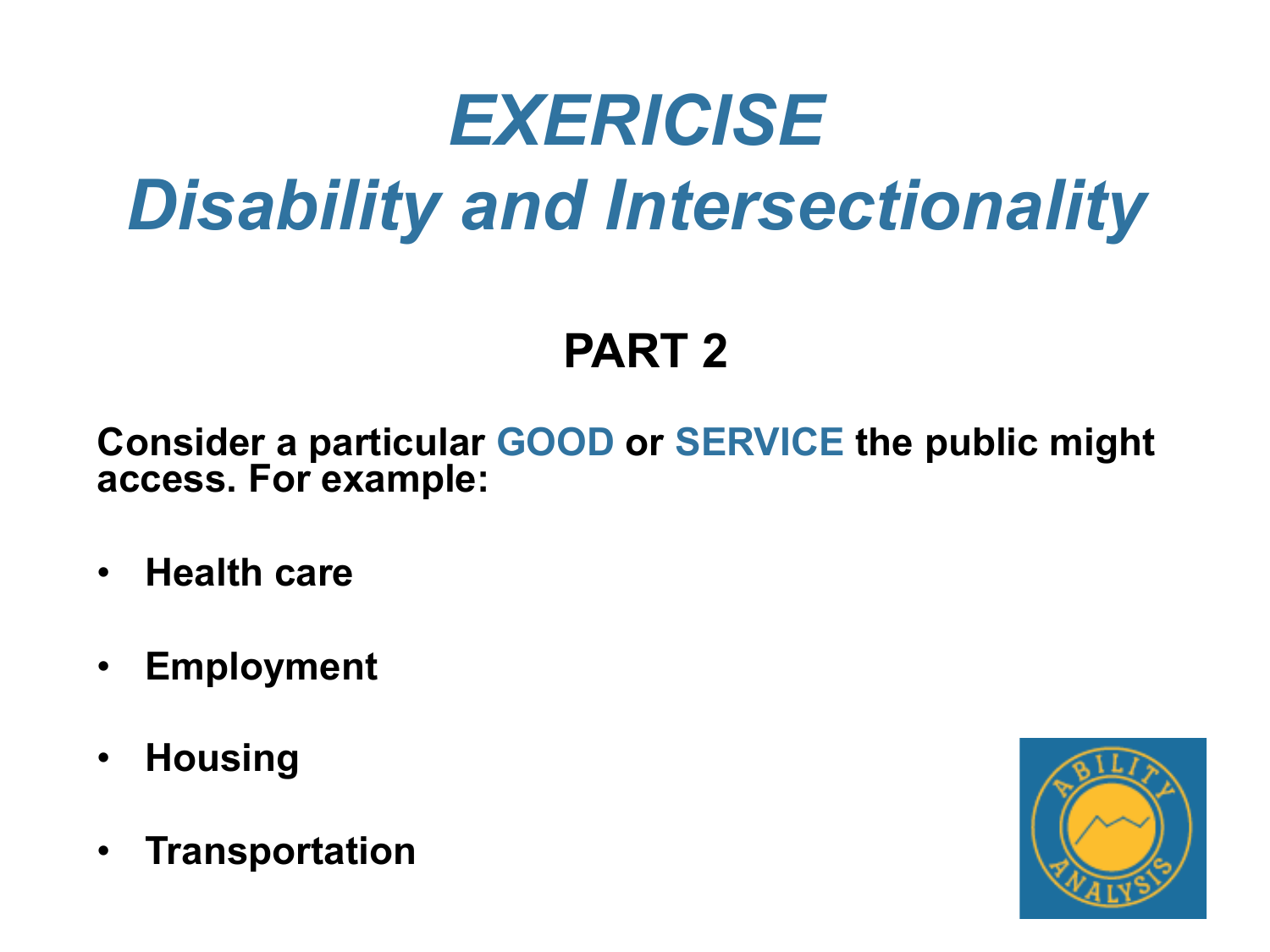## *EXERICISE Disability and Intersectionality* **PART 3**

*What are some barriers people in this GROUP(S) or CONTEXT(S) may face in accessing a good or service?* 

*Consider access, attitudinal barriers, common portrayals in the media, and the like.*

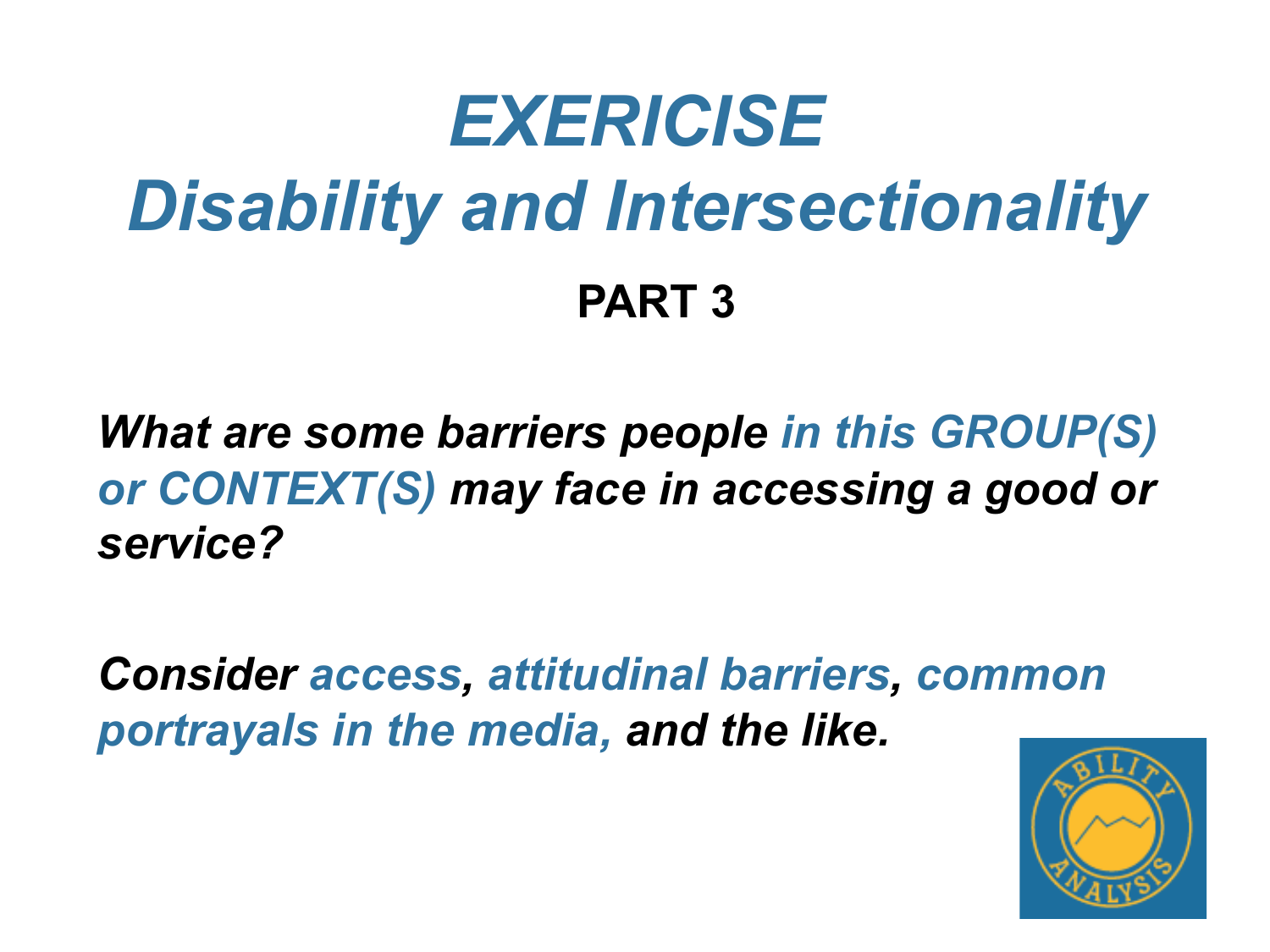## *EXERICISE Disability and Intersectionality* **PART 4**

*What are some barriers people with different types of disabilities may face in accessing a good or service?* 

• **Physical** 

- **Neurological**
- **Intellectual / Learning Environmental**
- **Mental / Psychiatric**
- **Visual**
- **Hearing**

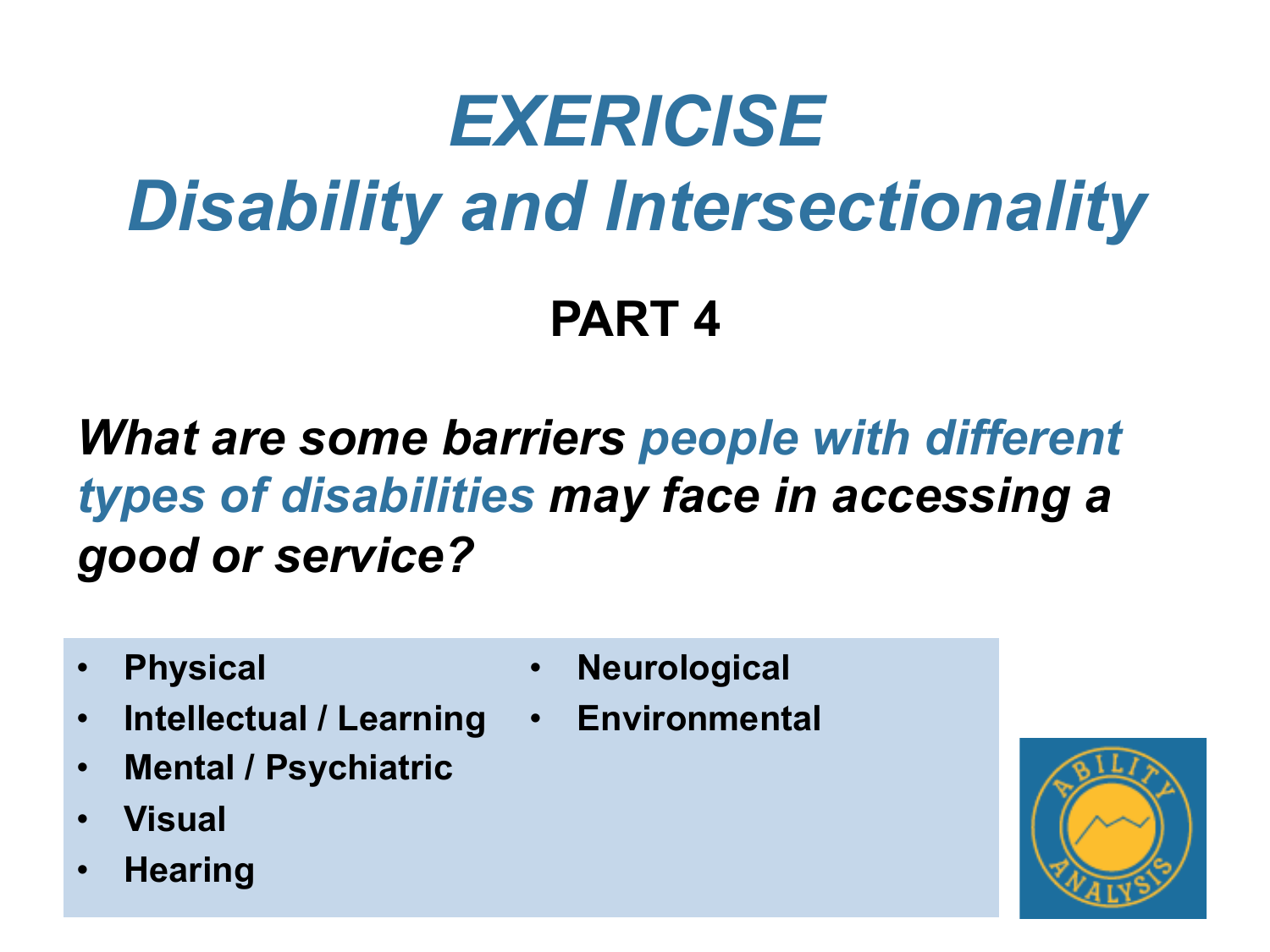## *EXERICISE Disability and Intersectionality*

## **PART 5 – REPORT BACK**

- **What are some KEY LEARNINGS from your group?**
- **What are some SIMILARITIES and DIFFERENCES between groups?**

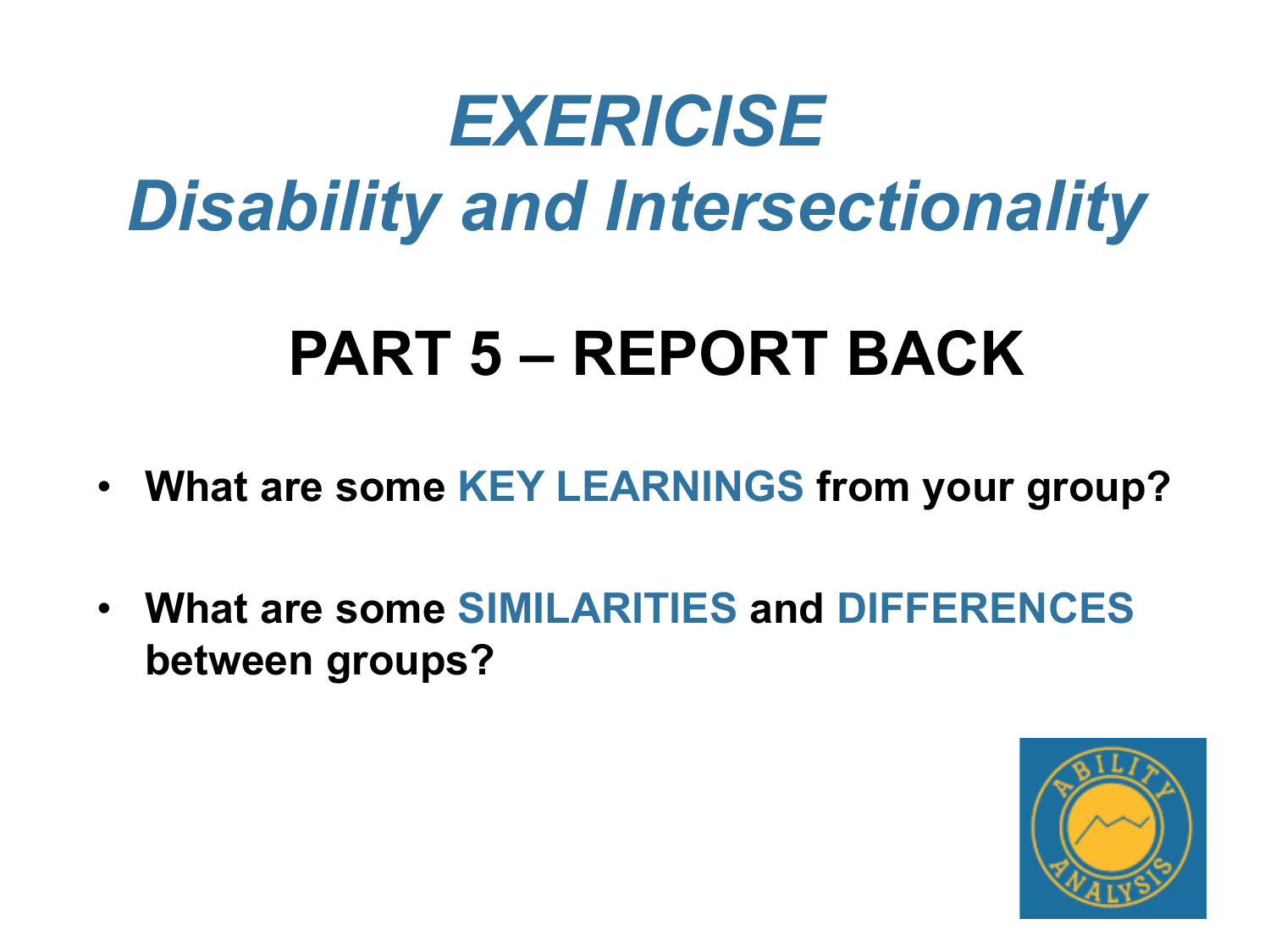## *Consulting with Intersecting Communities*

- **Reach out to community organizations "snowball" other contacts and reach out to others people know**
- **Consider assumptions and language in consultation provide people with the option of offering follow-up information and commentary**
- **Be transparent about the scope of your question or project do not set up hopes**
- Follow up with those consulted  $\rightarrow$  provide progress **reports where possible**

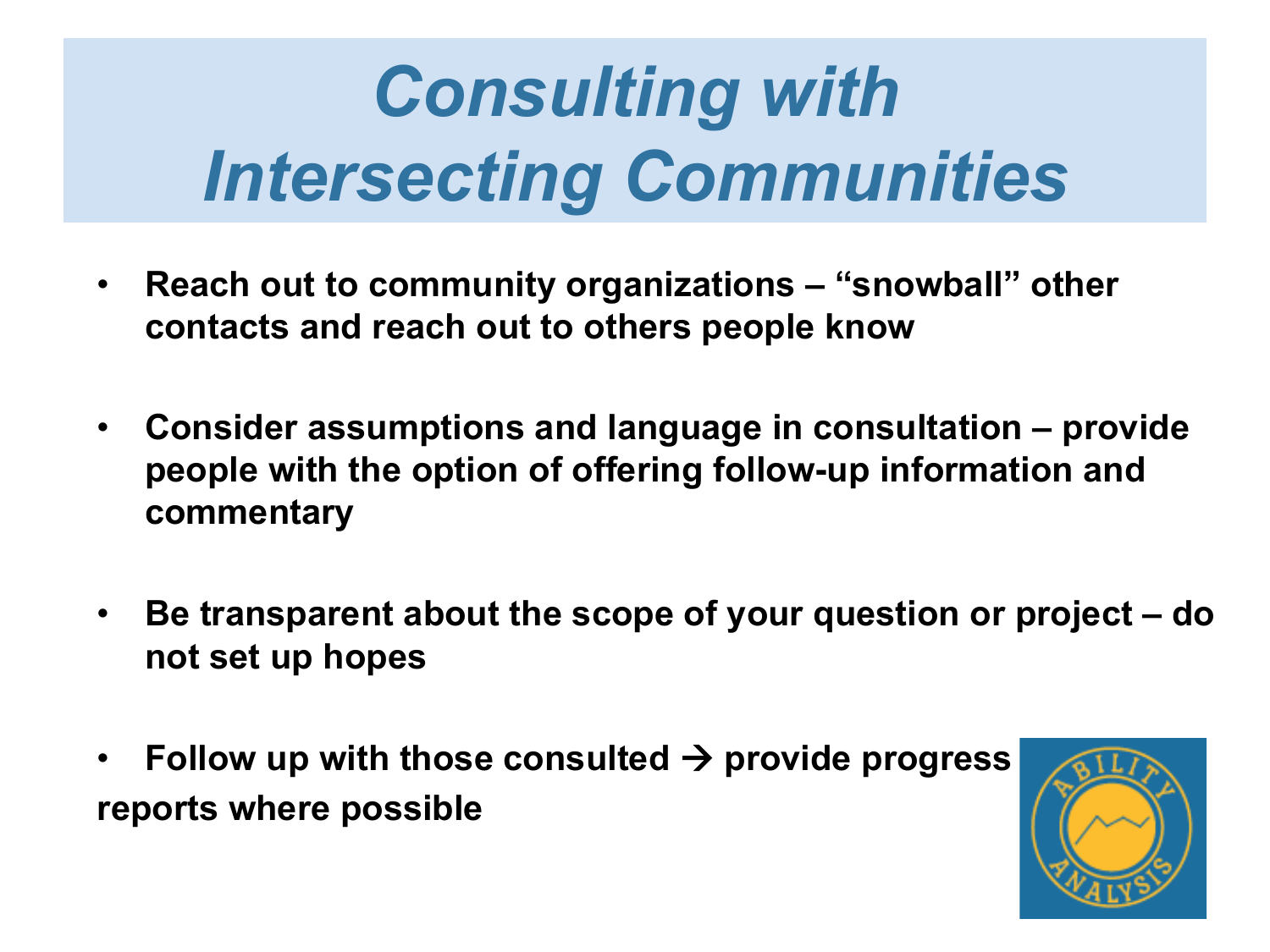## *Consulting with Intersecting Communities*

• **Employment and Social Development Canada** 

*Guide to Planning Inclusive Meetings (ESDC)*

• **Ontario Municipal Social Services Association** 

*Guide to Conducting Accessible Meetings*

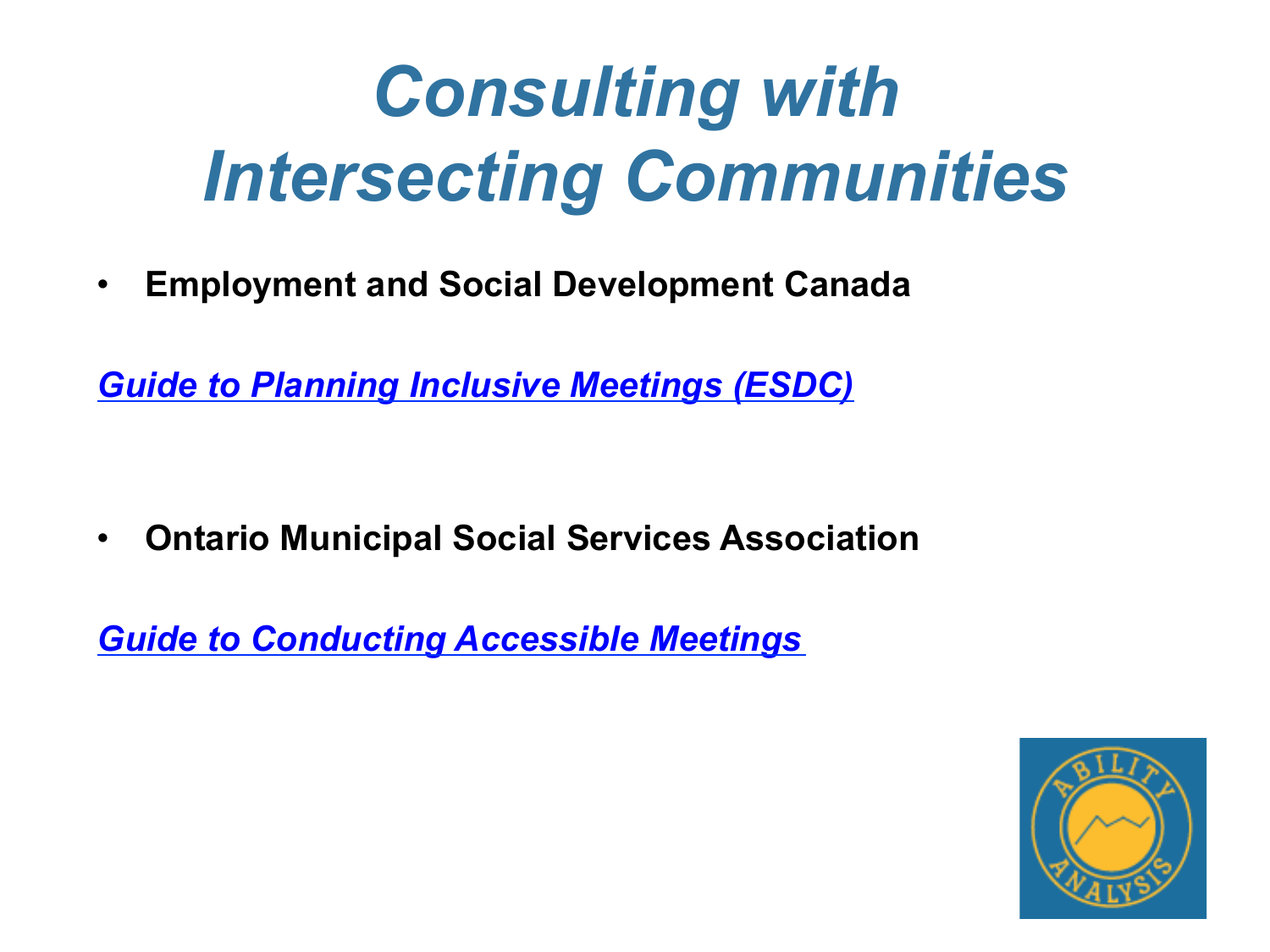## *Analyzing Information with an Intersectional Lens*

- **Remember, one person offers his/her lived experience – look for COMMONALITIES among interviews**
- **VALIDATE findings from third parties and research but understand that needs are constantly changing; listen to "best advice" in terms of offering policy options**
- **EVALUATE findings with those consulted**
- **BUILD RELATIONSHIPS and trust**

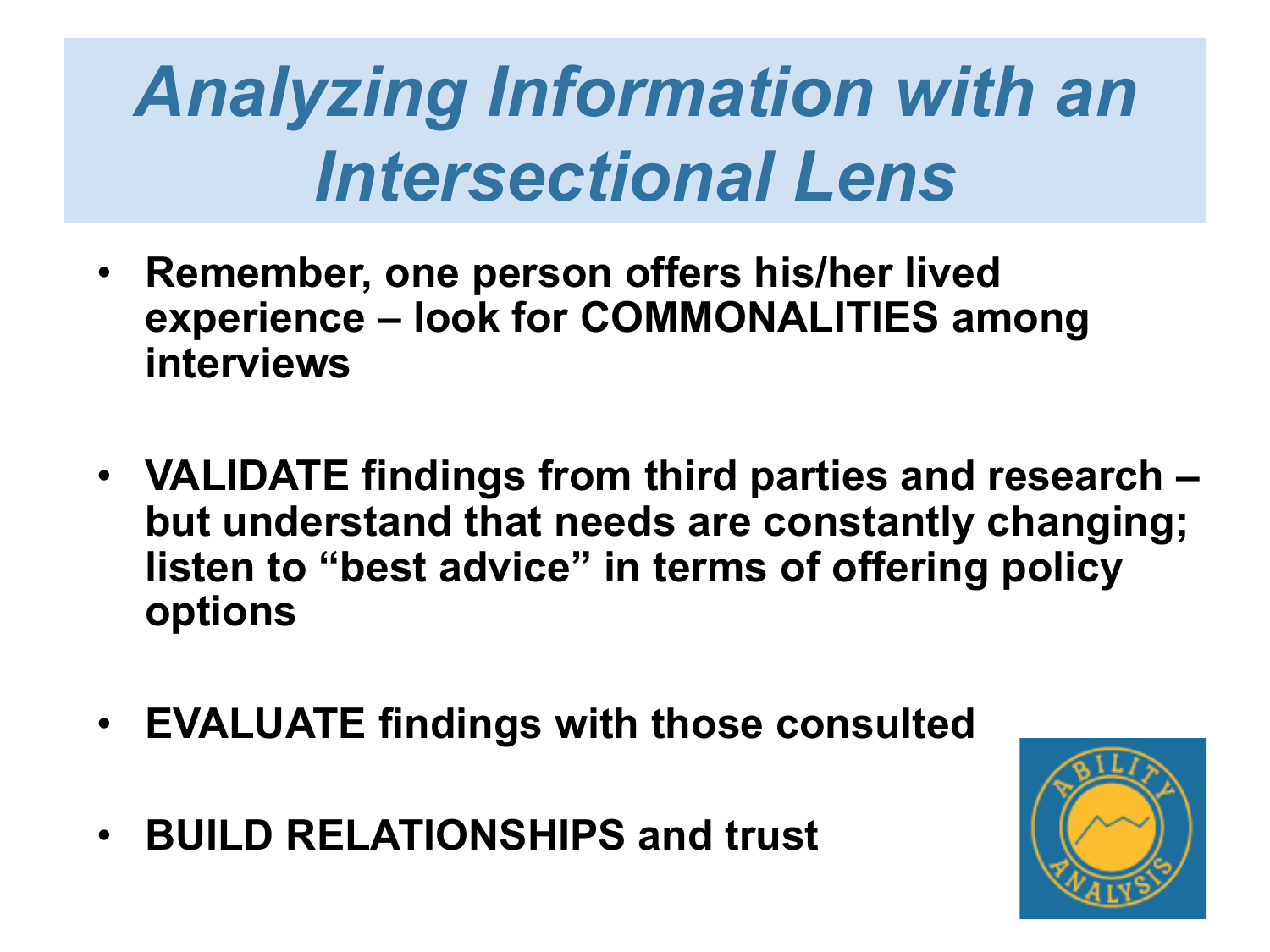## *Knowledge into Action*

# *QUESTION 1 How can you apply an intersectional lens into your work?*

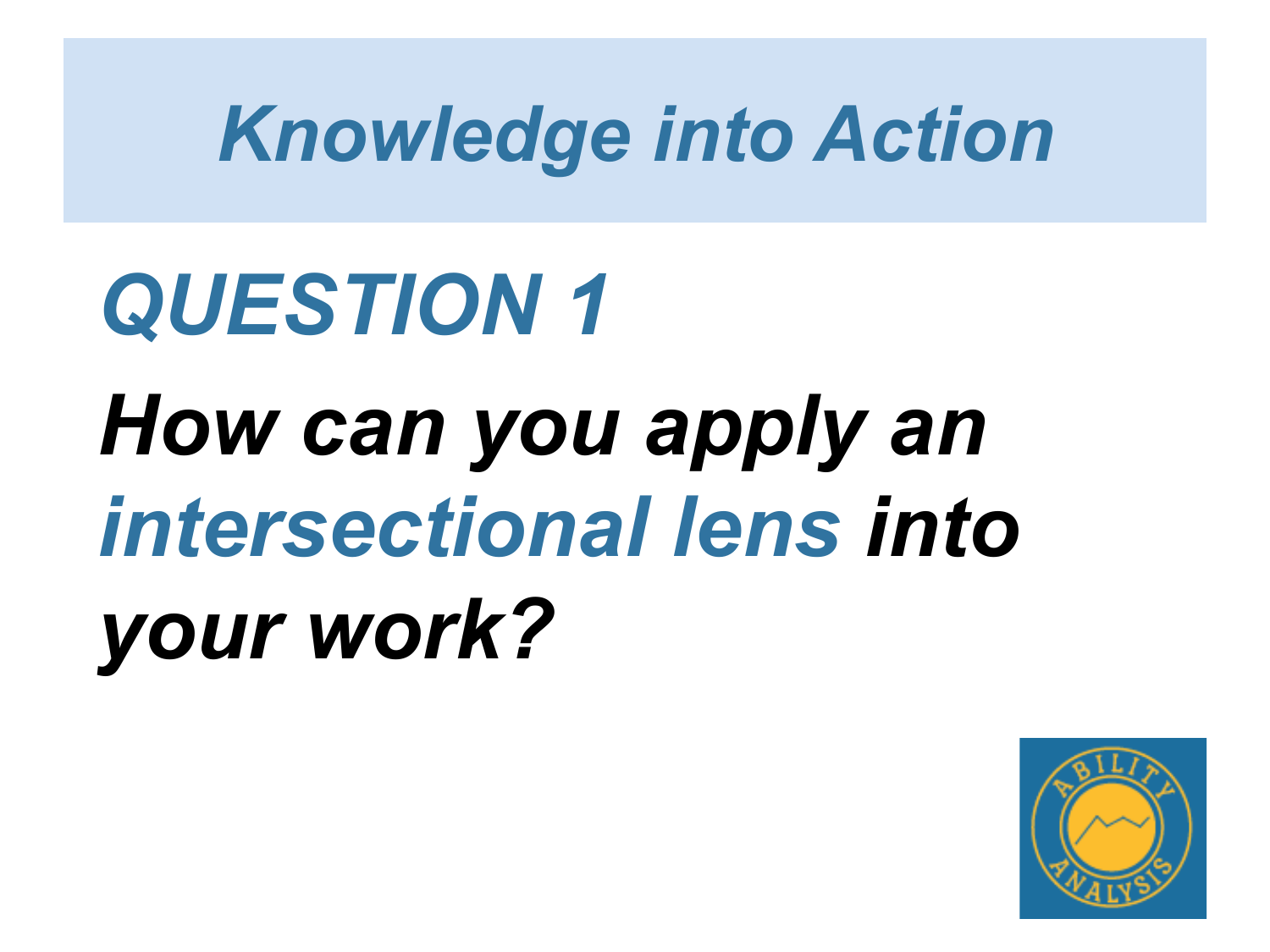## *Knowledge into Action*

# *QUESTION 2 Who/what are some community-based partners and resources to consult with?*

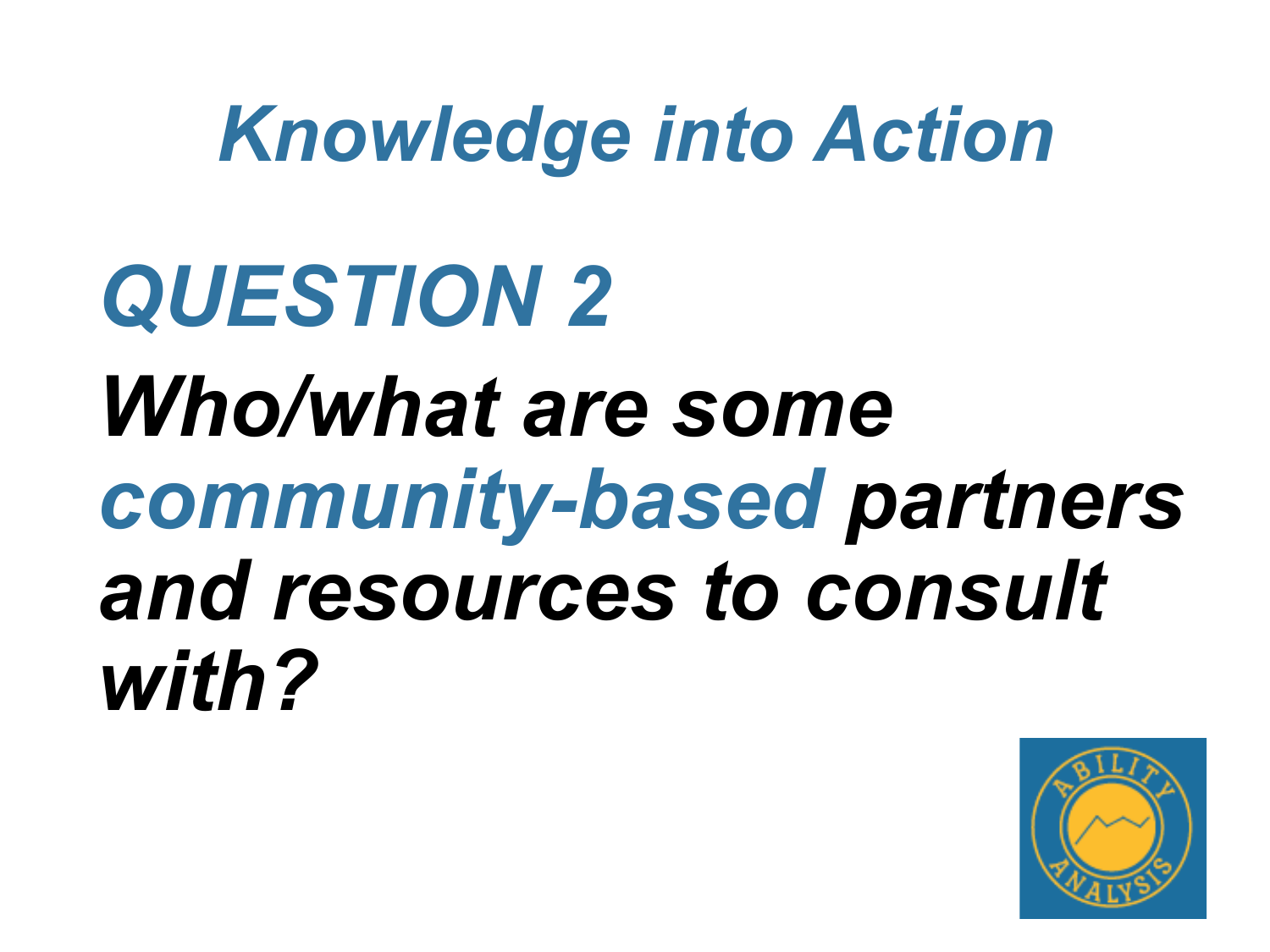## *Knowledge into Action*

# *QUESTION 3 How can you collaborate internally to use an intersectional lens?*

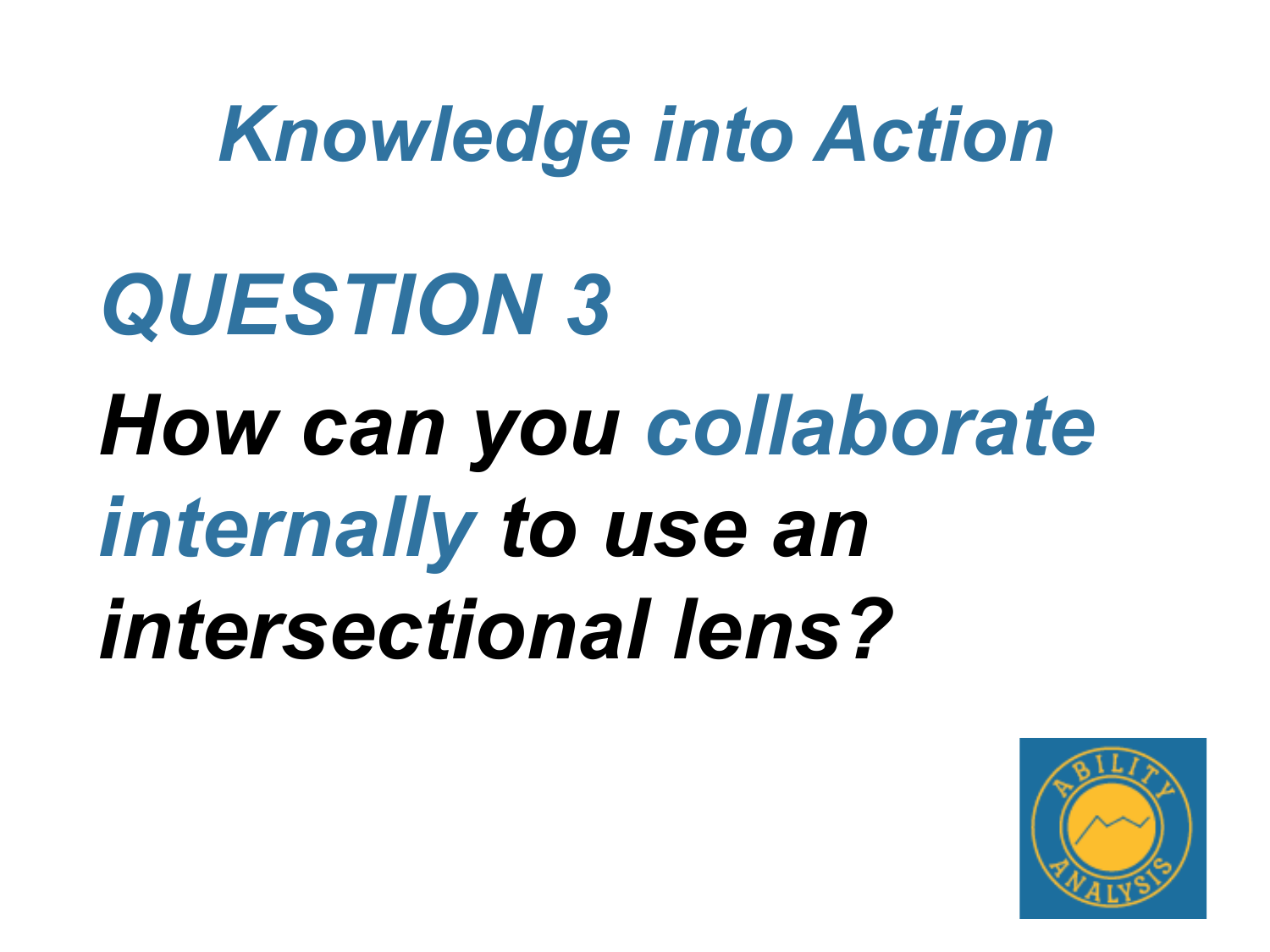# *Closing Comments &*

# *Questions*